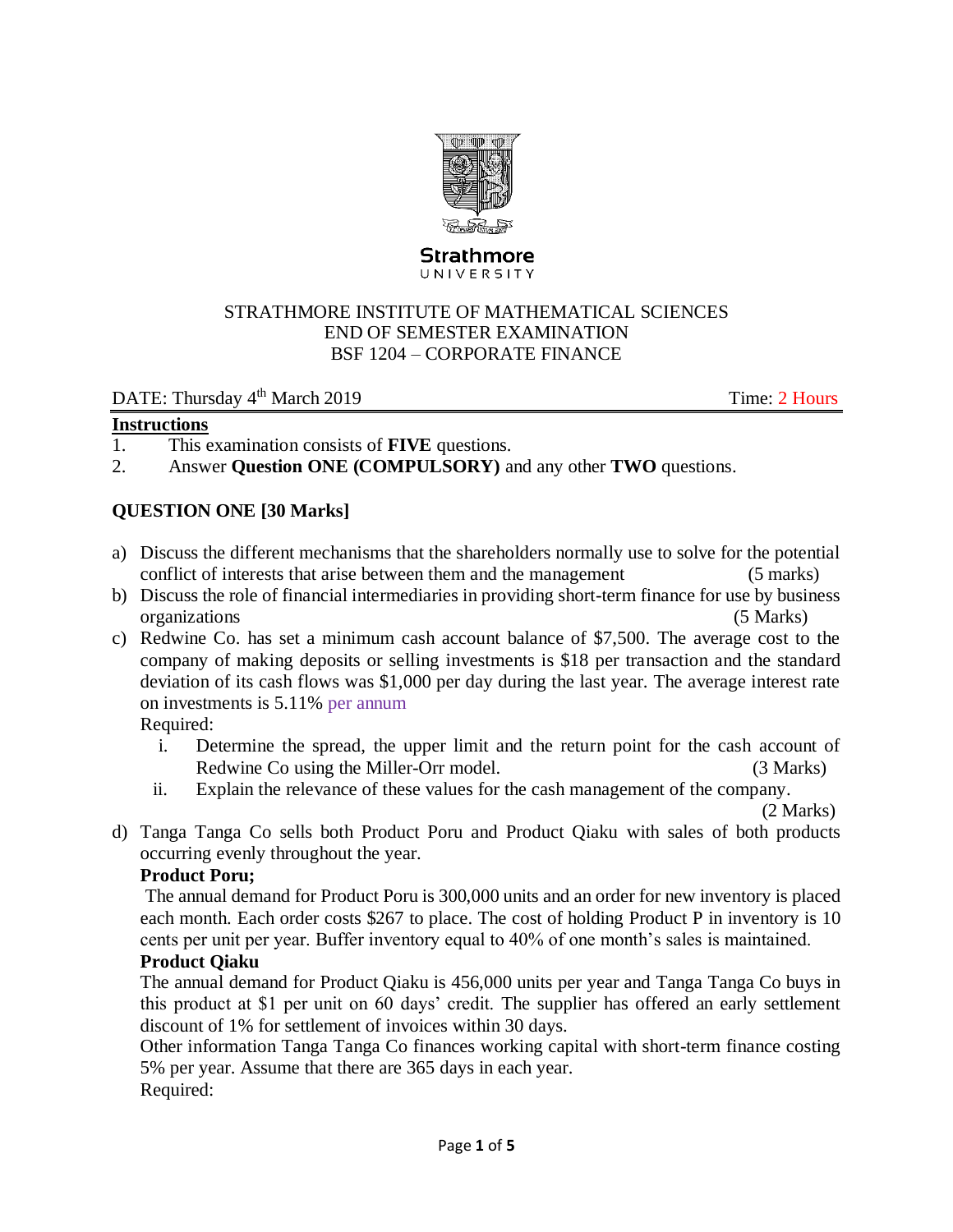Calculate the following values for Product Poru :

- i. The total cost of the current ordering policy; (3 marks)
- ii. The total cost of an ordering policy using the economic order quantity; (3 marks)
- iii. The net cost or saving of introducing an ordering policy using the economic order quantity. (1 mark)
- iv. Calculate the net value in dollars to Plot Co of accepting the early settlement discount for Product Qiaku. (5 marks)

v. Identify and discuss the objectives of working capital management (3 marks) **QUESTION TWO [20 marks]**

a) Divine Co has a dividend payout ratio of 40% and has maintained this payout ratio for several years. The current dividend per share of the company is 50cents per share and it expects that its next dividend per share, payable in one year's time, will be 52cents per share.

The capital structure of the company is as follows:

|                                           | $\mathop{\mathrm{Sm}}$ | $\mathbf{\$m}$ |
|-------------------------------------------|------------------------|----------------|
| Equity                                    |                        |                |
| Ordinary shares (par value \$1 per share) | 25                     |                |
| Reserves                                  | 35                     |                |
|                                           |                        | 60             |
| Debt                                      |                        |                |
| Bond A (par value \$100)                  | 20                     |                |
| Bond B (par value \$100)                  | 10                     |                |
|                                           |                        | 30             |
|                                           |                        |                |
|                                           |                        | 90             |
|                                           |                        |                |

Bond A will be redeemed at par in ten years' time and pays annual interest of 9%. The current ex interest market price of the bond is \$95·08. Bond B will be redeemed at par in four years' time and pays annual interest of 8%. The cost of debt of this bond is 7·82% per year. The current ex interest market price of the bond is \$102·01. Divine Co has an equity beta of 1·2. The risk-free rate of return is 4% per year and the average return on the market of 11% per year. Ignore taxation.

### Required:

|                                                     |  | Calculate the cost of debt of Bond A.                                               | [4 marks]           |  |  |  |
|-----------------------------------------------------|--|-------------------------------------------------------------------------------------|---------------------|--|--|--|
| Calculate the following values for Divine Co:<br>П. |  |                                                                                     |                     |  |  |  |
|                                                     |  | a. cost of equity, using the capital asset pricing model                            | $[2 \text{ marks}]$ |  |  |  |
|                                                     |  | b. ex-dividend share price, using the dividend growth model                         | [3 marks]           |  |  |  |
|                                                     |  | c. capital gearing (debt divided by debt plus equity) using market values [2 marks] |                     |  |  |  |
|                                                     |  | d. market value weighted average cost of capital.                                   | [3 Marks]           |  |  |  |
|                                                     |  | b) Discuss the three $(3)$ motives of holding cash in a business                    | $(6$ Marks)         |  |  |  |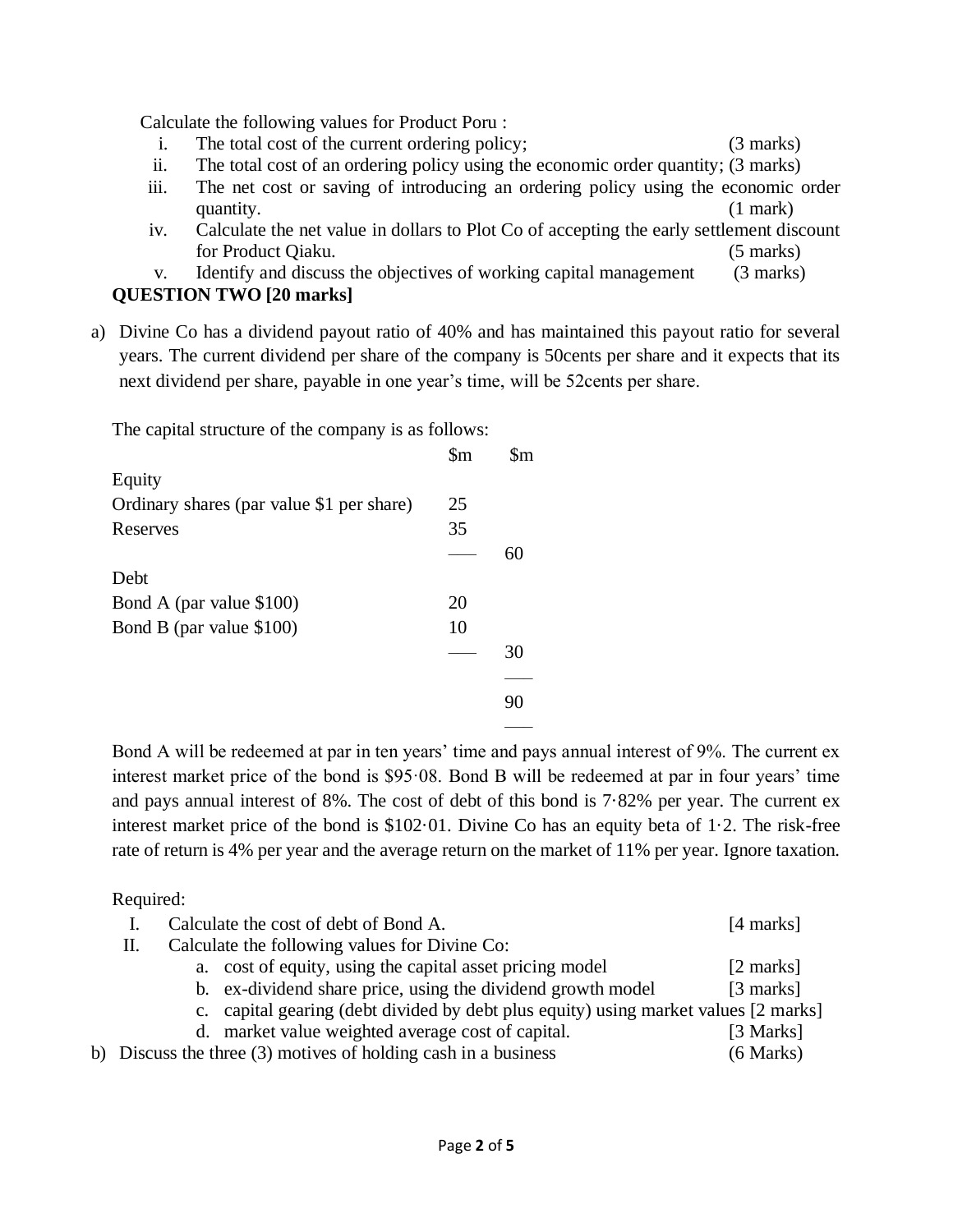# **QUESTION THREE [20 Marks]**

- a) Cab Co owns and runs 350 taxis and had sales of \$10 million in the last year. Cab Co is considering introducing a new computerized taxi tracking system. The expected costs and benefits of the new computerized tracking system are as follows:
	- i. The system would cost \$2,100,000 to implement.
	- ii. Depreciation would be provided at \$420,000 per annum.
	- iii. \$75,000 has already been spent on staff training in order to evaluate the potential of the new system. Further training costs of \$425,000 would be required in the first year if the new system is implemented.
	- iv. Sales are expected to rise to \$11 million in Year 1 if the new system is implemented, thereafter increasing by 5% per annum. If the new system is not implemented, sales would be expected to increase by \$200,000 per annum.
	- v. Despite increased sales, savings in vehicle running costs are expected as a result of the new system. These are estimated at 1% of total sales.
	- vi. Six new members of staff would be recruited to manage the new system at a total cost of \$120,000 per annum.
	- vii. Cab Co would have to take out a maintenance contract for the new system at a cost of \$75,000 per annum for five years.
	- viii. Interest on money borrowed to finance the project would cost \$150,000 per annum.

Cab Co's cost of capital is 10% per annum.

### **Required:**

Calculate the net present value of the planned investment project and state the financial acceptability of the project [10 Marks]

b) The following information relates to an investment project which is being evaluated by the directors of Fence Co, a listed company. The initial investment, payable at the start of the first year of operation, is \$3·9 million.

| Year                                   |       |       | 4     |
|----------------------------------------|-------|-------|-------|
| Net operating cash flow $(\$000)1,200$ | 1.500 | 1.600 | 1,580 |
| Scrap value<br>(5000)                  |       |       | 100   |

The directors believe that this investment project will increase shareholder wealth if it achieves a return on capital employed greater than 15%. As a matter of policy, the directors require all investment projects to be evaluated using both the payback and return on capital employed methods. Shareholders have recently criticised the directors for using these investment appraisal methods, claiming that Fence Co ought to be using the academically-preferred net present value method.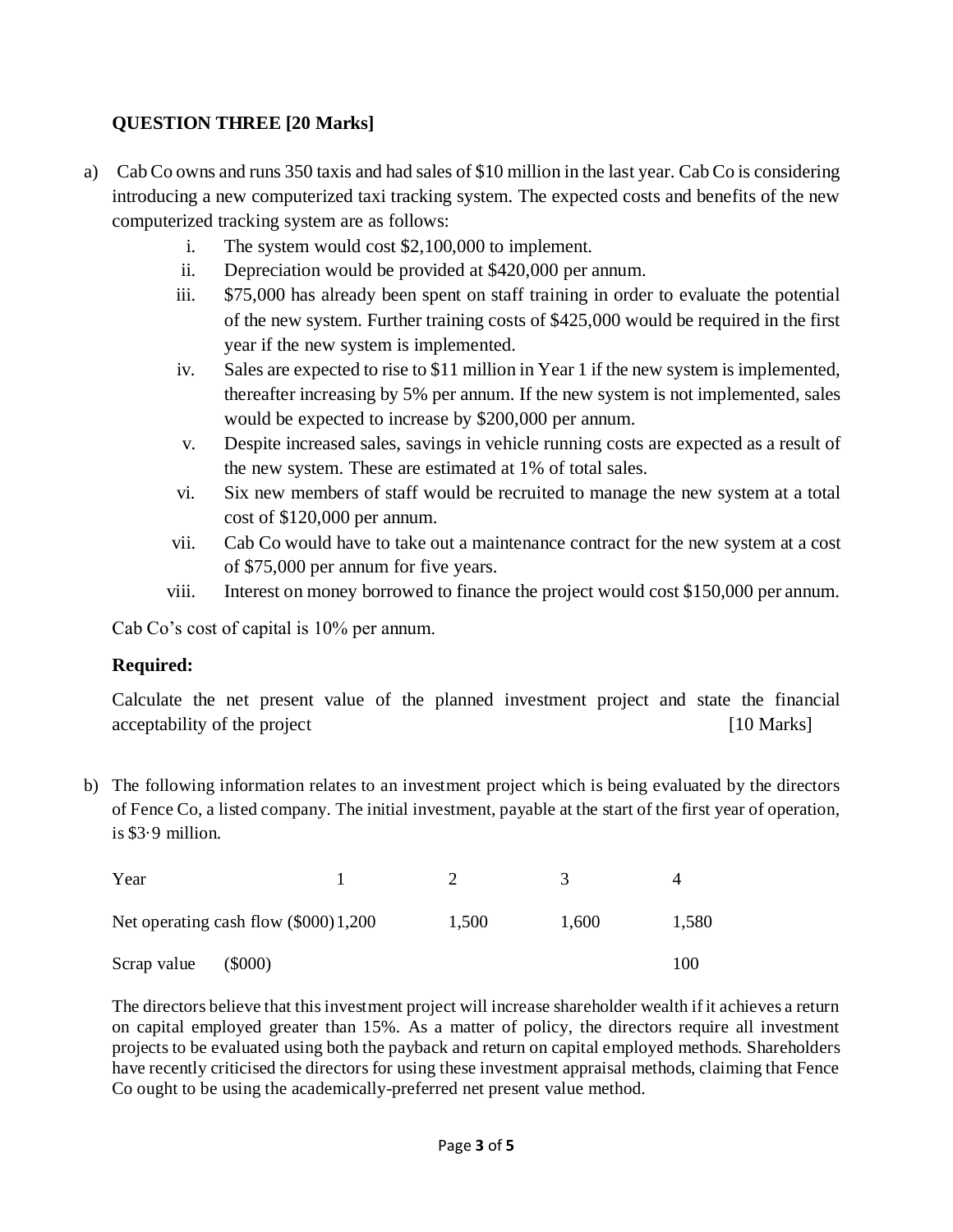The directors have a remuneration package which includes a financial reward for achieving an annual return on capital employed greater than 15%. The remuneration package does not include a share option scheme.

- i. What is the payback period of the investment project? (2 Marks)
- ii. Based on the average investment method, what is the return on capital employed of the investment project? (2 Marks)
- iii. Critic the following statements, stating whether they are true or false

**Statement 1**: The return on capital employed method considers the time value of money

**Statement 2**: Return on capital employed must be greater than the cost of equity if a project is to be accepted

**Statement 3**: Riskier projects should be evaluated with longer payback periods (6 Marks)

# **QUESTION FOUR**

a) Darlga Co is partly financed by 7% loan notes which are redeemable at their nominal value of \$1,000 per loan note in eight years' time. Alternatively, the loan notes are convertible after seven years into 110 ordinary shares of Darlga Co per loan note. The ordinary shares of Darlga Co are currently trading at \$6·50 per share on an ex dividend basis. The current cost of debt of the convertible loan notes is 8%.

# **Required:**

Justifying any assumptions which you make; calculate the current market value of the loan notes of Darlga Co, using future share price increases of:

- i. 4 % per year;
- ii. 6% per year. (6 marks)

- b) Discuss the limitations of the dividend growth model as a way of valuing the ordinary shares of a company (4 marks)
- c) Discuss **five** factors that influence the dividend policy that a commercial company can adopt in regard to dividend payment. (10 marks)

# **QUESTION FIVE**

a) The finance director of Widnor Co has been looking to improve the company's working capital management. Widnor Co has revenue from credit sales of \$26,750,000 per year and although its terms of trade require all credit customers to settle outstanding invoices within 40 days, on average customers have been taking longer. Approximately 1 % of credit sales turn into bad debts which are not recovered.

Trade receivables currently stand at \$4,458,000 and Widnor Co has a cost of short-term finance of 5% per year.